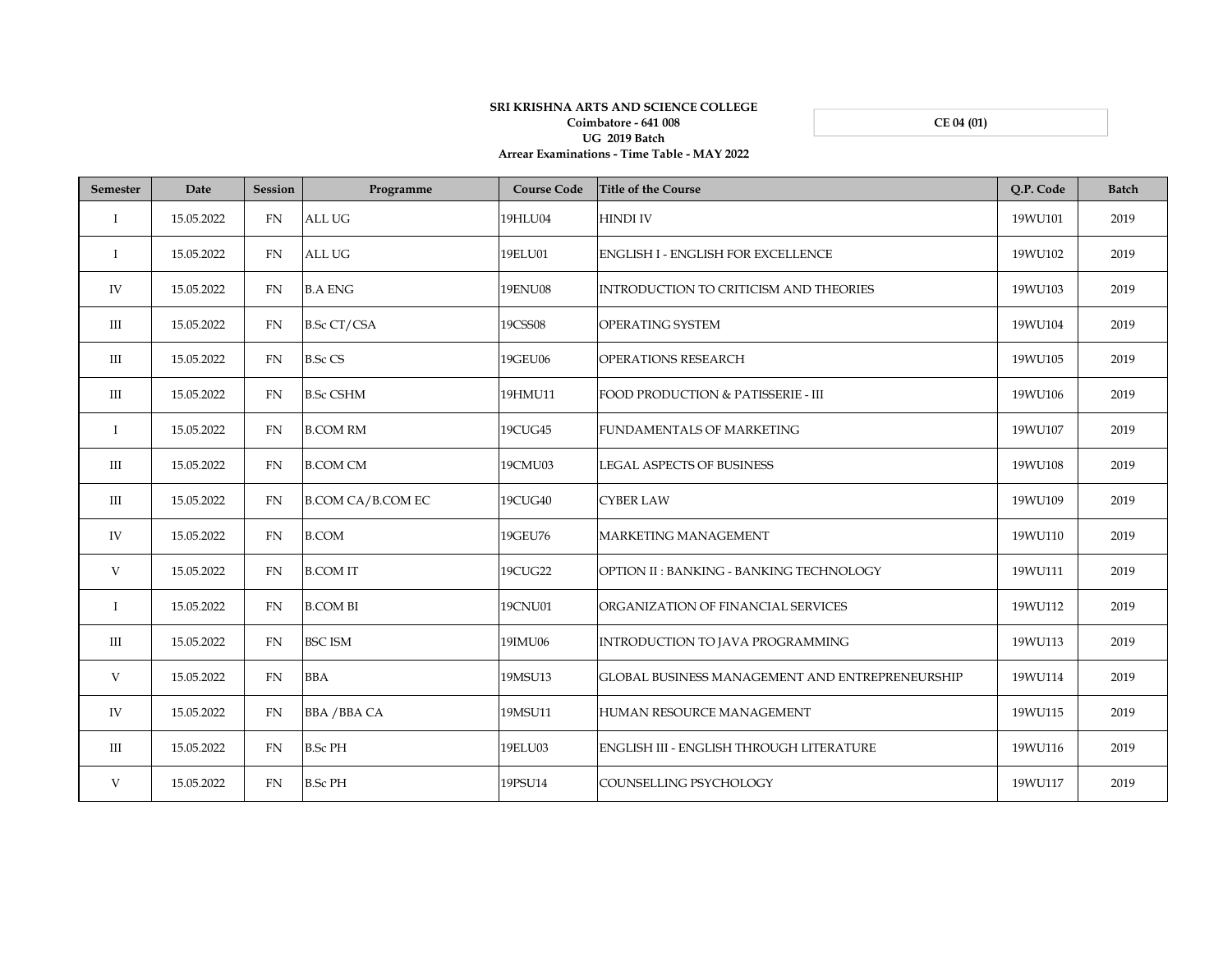| Semester     | Date       | <b>Session</b> | Programme                    | <b>Course Code</b> | <b>Title of the Course</b>                         | Q.P. Code | <b>Batch</b> |
|--------------|------------|----------------|------------------------------|--------------------|----------------------------------------------------|-----------|--------------|
|              |            |                |                              |                    |                                                    |           |              |
| $\rm II$     | 15.05.2022 | AN             | <b>ALL UG</b>                | 19TLU02            | <b>TAMIL II</b>                                    | 19WU118   | 2019         |
| $\bf{I}$     | 15.05.2022 | AN             | <b>ALL UG</b>                | 19FLU01            | <b>FRENCH-I</b>                                    | 19WU119   | 2019         |
| П            | 15.05.2022 | AN             | ALL UG                       | 19FLU02            | <b>FRENCH II</b>                                   | 19WU120   | 2019         |
| IV           | 15.05.2022 | AN             | <b>B.A ENG</b>               | 19ENU09            | <b>LANGUAGE CONSTRUCTS</b>                         | 19WU121   | 2019         |
| $\rm III$    | 15.05.2022 | AN             | <b>B.Sc CS</b>               | 19CSU01            | MACHINE LEARNING FOR DATA ANALYSIS USING PYTHON    | 19WU122   | 2019         |
| $\rm III$    | 15.05.2022 | AN             | <b>B.Sc CT</b>               | 19CTU01            | DATA ANALYSIS USING PYTHON                         | 19WU123   | 2019         |
| $\bf{I}$     | 15.05.2022 | AN             | <b>B.Sc CSA</b>              | 19CSS01            | DIGITAL FUNDAMENTALS AND ARCHITECTURE              | 19WU124   | 2019         |
| $\rm III$    | 15.05.2022 | AN             | <b>B.Sc COGNITIVE SYSTEM</b> | 19CGU08            | <b>INFRASTRUCTURE MANAGEMENT</b>                   | 19WU125   | 2019         |
| V            | 15.05.2022 | AN             | <b>B.Sc CDF</b>              | 19CDU22            | <b>TEXTILE PROCESSING</b>                          | 19WU126   | 2019         |
| $\rm III$    | 15.05.2022 | AN             | <b>B.Sc CSHM</b>             | 19HMU12            | FOOD & BEVERAGE SERVICE - III                      | 19WU127   | 2019         |
| $\bf{I}$     | 15.05.2022 | AN             | <b>B.Sc CSHM</b>             | 19FHU01            | FRENCH FOR HOTEL MANAGEMENT - I                    | 19WU128   | 2019         |
| Ш            | 15.05.2022 | AN             | <b>B.COM CA</b>              | 19CUG38            | OOPS WITH C++                                      | 19WU129   | 2019         |
| $\mathbf{I}$ | 15.05.2022 | AN             | <b>B.COM BPS</b>             | 19CBU01            | <b>GENERAL ECONOMICS</b>                           | 19WU130   | 2019         |
| Ш            | 15.05.2022 | AN             | <b>B.COM CM</b>              | 19CMU04            | FIXED INCOME SECURITIES                            | 19WU131   | 2019         |
| III          | 15.05.2022 | AN             | <b>B.COM RM</b>              | 19CRM05            | <b>E-RETAILING</b>                                 | 19WU132   | 2019         |
| IV           | 15.05.2022 | AN             | <b>B.COM EC</b>              | 19CEU02            | <b>E-COMMERCE APPLICATION</b>                      | 19WU133   | 2019         |
| Ш            | 15.05.2022 | AN             | <b>B.COM BI</b>              | 19CNU03            | PRINCIPLES OF INSURANCE                            | 19WU134   | 2019         |
| V            | 15.05.2022 | AN             | <b>B.COM / B.COM BA</b>      | 19CUG18            | OPTION I : BANKING - BANKING THEORY LAW & PRACTICE | 19WU135   | 2019         |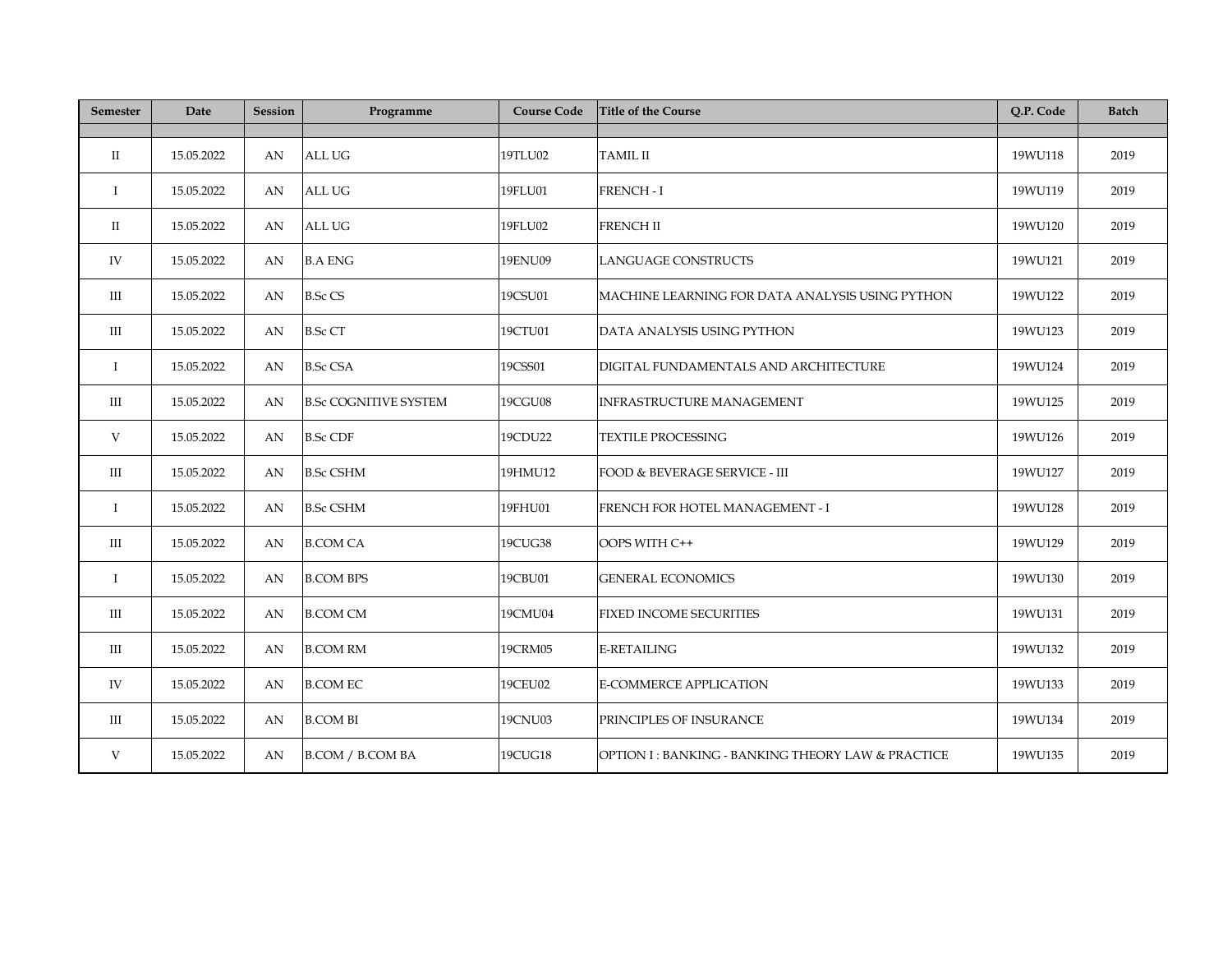| <b>Semester</b> | Date       | <b>Session</b> | Programme                    | <b>Course Code</b> | <b>Title of the Course</b>                   | Q.P. Code | <b>Batch</b> |
|-----------------|------------|----------------|------------------------------|--------------------|----------------------------------------------|-----------|--------------|
| V               | 15.05.2022 | AN             | <b>BBA</b>                   | 19MSU14            | CORPORATE GOVERNANCE AND ETHICS              | 19WU136   | 2019         |
| V               | 15.05.2022 | AN             | <b>BSC ISM</b>               | 19IMU09            | <b>E-COMMERCE</b>                            | 19WU137   | 2019         |
| IV              | 15.05.2022 | AN             | <b>B.Sc PH</b>               | 19ELU04            | ENGLISH IV - ANTHOLOGY OF LITERATURE         | 19WU138   | 2019         |
| Ш               | 15.05.2022 | AN             | <b>B.Sc PH</b>               | 19PSU07            | SOCIAL PSYCHOLOGY                            | 19WU139   | 2019         |
|                 |            |                |                              |                    |                                              |           |              |
| $\mathbf{I}$    | 21.05.2022 | FN             | ALL UG                       | 19ELU02            | <b>ENGLISH II - CAMPUS TO CORPORATE</b>      | 19WU140   | 2019         |
| Ш               | 21.05.2022 | FN             | ALL UG                       | 19FLU03            | <b>FRENCH III</b>                            | 19WU141   | 2019         |
| V               | 21.05.2022 | FN             | <b>B.A ENG</b>               | <b>19ENU10</b>     | <b>CONTEMPORARY NOVELS</b>                   | 19WU142   | 2019         |
| IV              | 21.05.2022 | <b>FN</b>      | <b>B.Sc CT</b>               | 19CSS13            | DATA COMMUNICATION AND NETWORKS              | 19WU143   | 2019         |
| $\bf{I}$        | 21.05.2022 | FN.            | <b>B.Sc CSA</b>              | 19GEU02            | MATHEMATICAL FOUNDATION FOR COMPUTER SCIENCE | 19WU144   | 2019         |
| Ш               | 21.05.2022 | FN             | <b>B.Sc COGNITIVE SYSTEM</b> | 19GEU47            | PHYSICS FOR COMPUTER SCIENCE                 | 19WU145   | 2019         |
| V               | 21.05.2022 | FN             | <b>B.Sc CSHM</b>             | 19HMU27            | ADVANCED FOOD PRODUCTION & SERVICE           | 19WU146   | 2019         |
| $\rm III$       | 21.05.2022 | <b>FN</b>      | B.COM / B.COM A&F            | 19CUG07            | FINANCIAL MANAGEMENT                         | 19WU147   | 2019         |
| $\bf{I}$        | 21.05.2022 | FN             | <b>B.COM BPS</b>             | 19CUG01            | PRINCIPLES OF ACCOUNTANCY                    | 19WU148   | 2019         |
| Ш               | 21.05.2022 | FN             | <b>B.COM CM</b>              | 19CMU05            | <b>MUTUAL FUNDS</b>                          | 19WU149   | 2019         |
| Ш               | 21.05.2022 | FN             | <b>B.COM RM</b>              | 19CRM06            | FUNDAMENTALS OF FRANCHISING                  | 19WU150   | 2019         |
| Ш               | 21.05.2022 | <b>FN</b>      | <b>B.COM BI</b>              | 19CNU04            | LEGAL AND REGULATORY ASPECTS OF BANKING      | 19WU151   | 2019         |
| IV              | 21.05.2022 | FN             | <b>B.COM EC</b>              | 19CUG44            | FUNDAMENTALS OF FRANCHISING                  | 19WU152   | 2019         |
| Ш               | 21.05.2022 | FN             | B.COM / B.COM A&F            | 19CUG09            | PRINCIPLES OF MANAGEMENT                     | 19WU153   | 2019         |
| $\bf{I}$        | 21.05.2022 | FN             | <b>BBA LOG</b>               | 19BLU02            | PRINCIPLES OF MANAGEMENT                     | 19WU154   | 2019         |
| IV              | 21.05.2022 | FN             | <b>BBALOG</b>                | 19BLU13            | MIS FOR LOGISTICS                            | 19WU155   | 2019         |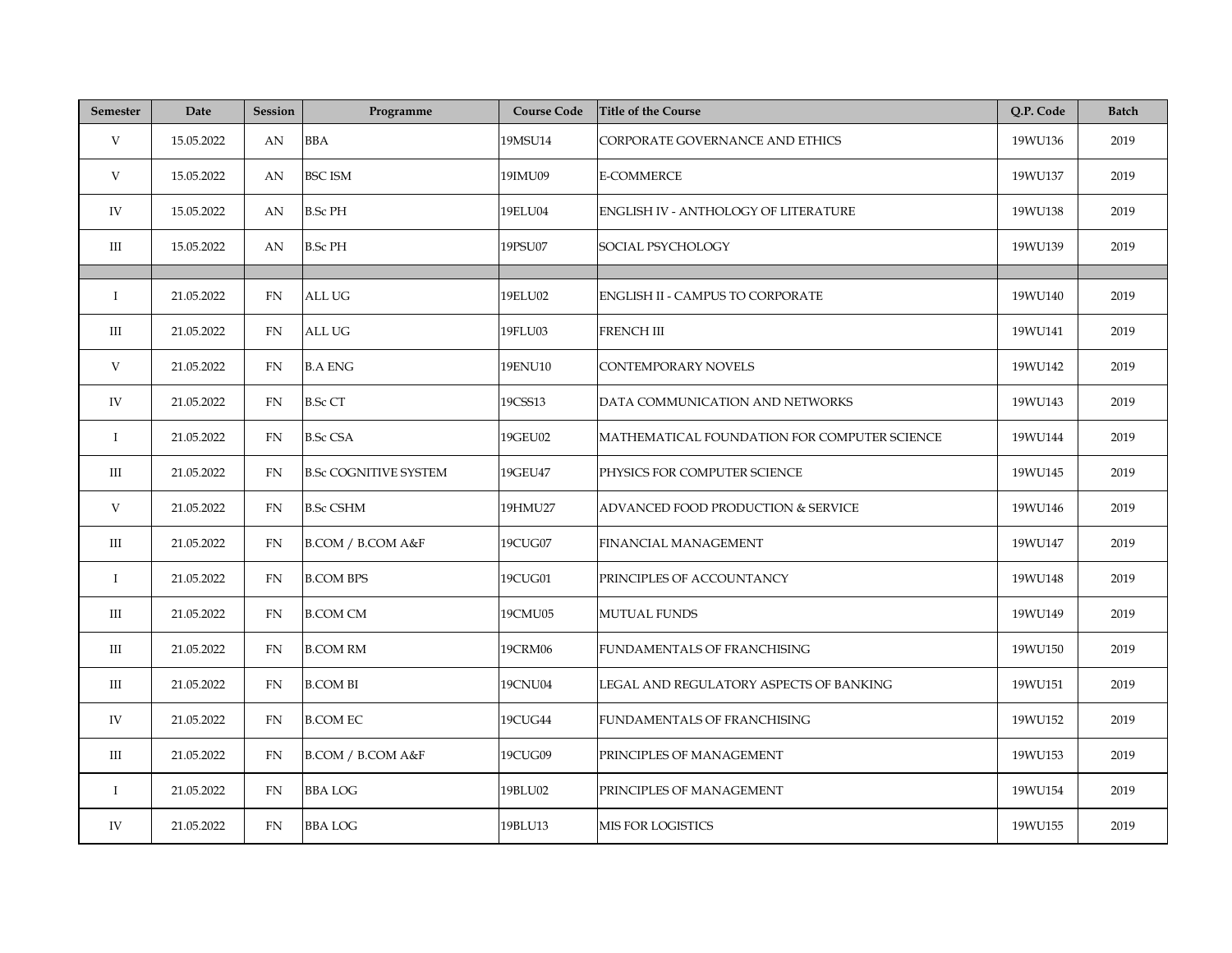| <b>Semester</b> | Date       | <b>Session</b> | Programme           | <b>Course Code</b> | <b>Title of the Course</b>                      | Q.P. Code | <b>Batch</b> |
|-----------------|------------|----------------|---------------------|--------------------|-------------------------------------------------|-----------|--------------|
| Ш               | 21.05.2022 | FN             | <b>BBA CA</b>       | 19BAU03            | PYTHON PROGRAMMING                              | 19WU156   | 2019         |
| V               | 21.05.2022 | FN             | <b>BBA</b>          | 19MSU15            | OPERATIONS MANAGEMENT                           | 19WU157   | 2019         |
| V               | 21.05.2022 | FN             | <b>BSC ISM</b>      | 19IMU10            | OPTION I: SYSTEM - ENTERPRISE RESOURCE PLANNING | 19WU158   | 2019         |
| Ш               | 21.05.2022 | FN             | <b>B.Sc PH</b>      | 19TLU05            | TAMIL III - SENTAMIL                            | 19WU159   | 2019         |
| V               | 21.05.2022 | <b>FN</b>      | <b>B.Sc PH</b>      | 19PSU17            | ABNORMAL PSYCHOLOGY - II                        | 19WU160   | 2019         |
| Ш               | 21.05.2022 | FN             | <b>B.Sc PH</b>      | 19GEU82            | RESEARCH METHODOLOGY                            | 19WU161   | 2019         |
|                 |            |                |                     |                    |                                                 |           |              |
| IV              | 21.05.2022 | AN             | <b>B.A ENG</b>      | 19FLU04            | <b>FRENCH IV</b>                                | 19WU162   | 2019         |
| V               | 21.05.2022 | AN             | <b>B.A ENG</b>      | 19ENU13            | <b>SHAKESPEARE</b>                              | 19WU163   | 2019         |
| IV              | 21.05.2022 | AN             | <b>B.Sc CT/CSA</b>  | 19CSS16            | DATABASE MANAGEMENT SYSTEM USING ORACLE         | 19WU164   | 2019         |
| Ш               | 21.05.2022 | AN             | <b>B.Sc CSHM</b>    | 19HMU13            | <b>FRONT OFFICE</b>                             | 19WU165   | 2019         |
| Ш               | 21.05.2022 | AN             | <b>B.COM BPS</b>    | 19CBU03            | <b>INSURANCE FOR BPS</b>                        | 19WU166   | 2019         |
| IV              | 21.05.2022 | AN             | <b>B.COM RM</b>     | 19CRM07            | ADVERTISING STRATEGY                            | 19WU167   | 2019         |
| V               | 21.05.2022 | AN             | <b>B.COM EC</b>     | 19CUG16            | <b>BUSINESS INTELLIGENCE</b>                    | 19WU168   | 2019         |
| $\mathbf{I}$    | 21.05.2022 | AN             | <b>BBALOG</b>       | 19BLU03            | MATERIAL MANAGEMENT                             | 19WU169   | 2019         |
| Ш               | 21.05.2022 | AN             | <b>BBA CA / ISM</b> | 19GEU20            | MATHEMATICS FOR MANAGEMENT                      | 19WU170   | 2019         |
| IV              | 21.05.2022 | AN             | <b>B.Sc PH</b>      | 19TLU06            | TAMIL IV - THAEN TAMIL                          | 19WU171   | 2019         |
|                 |            |                |                     |                    |                                                 |           |              |
| V               | 22.05.2022 | FN             | <b>B.A ENG</b>      | 19ENU14            | <b>INDIAN LITERATURE</b>                        | 19WU172   | 2019         |
| IV              | 22.05.2022 | <b>FN</b>      | <b>B.Sc CT</b>      | 19CTU03            | KNOWLEDGE MANAGEMENT                            | 19WU173   | 2019         |
| IV              | 22.05.2022 | <b>FN</b>      | <b>B.Sc CSHM</b>    | 19HMU17            | FOOD PRODUCTION & PATISSERIE - IV               | 19WU174   | 2019         |
| Ш               | 22.05.2022 | FN             | <b>B.COM BPS</b>    | 19CBU04            | CAPITAL MARKETS FOR BPS                         | 19WU175   | 2019         |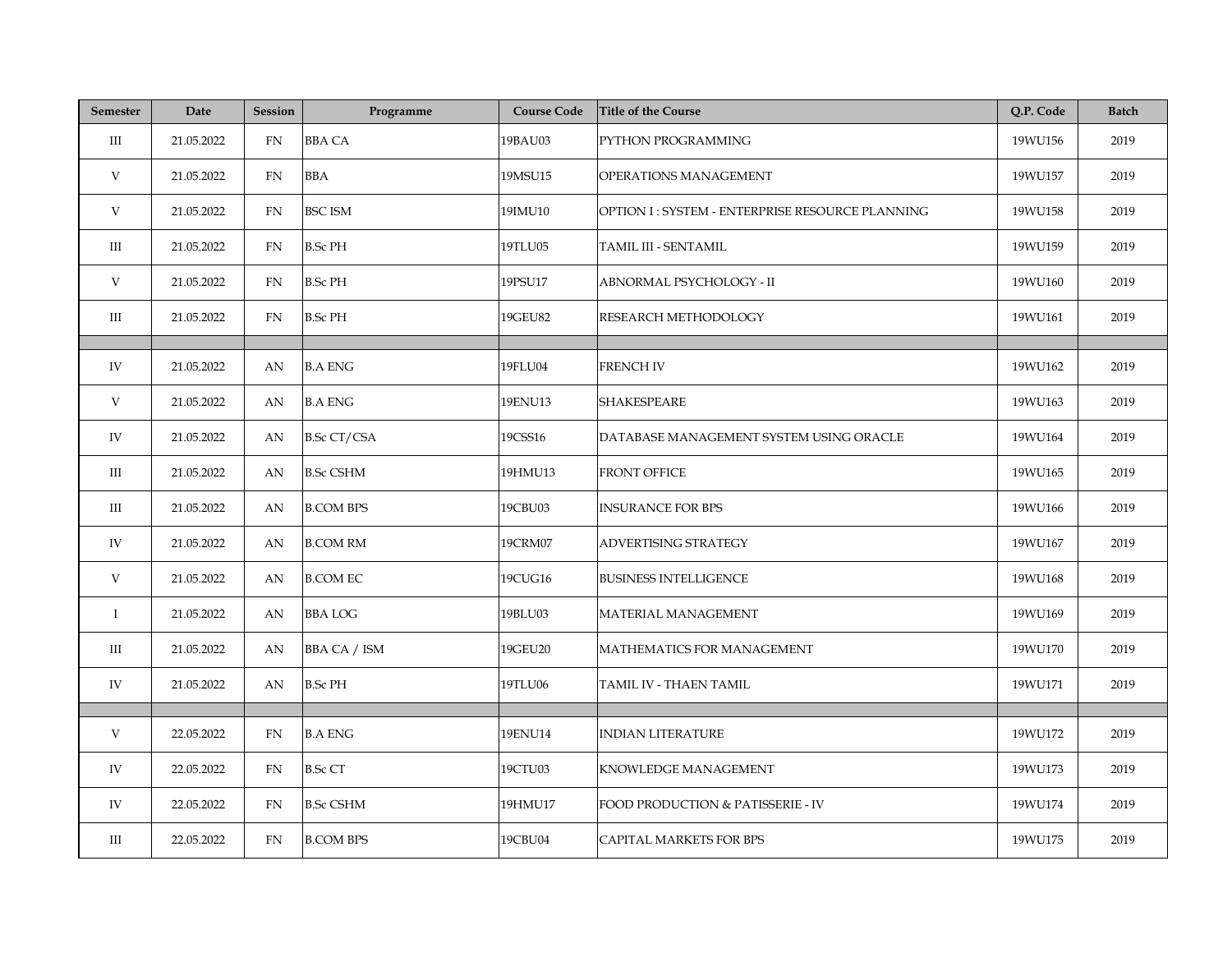| <b>Semester</b> | Date       | <b>Session</b> | Programme                        | <b>Course Code</b> | <b>Title of the Course</b>                           | Q.P. Code | <b>Batch</b> |
|-----------------|------------|----------------|----------------------------------|--------------------|------------------------------------------------------|-----------|--------------|
| IV              | 22.05.2022 | <b>FN</b>      | <b>B.COM RM / B.COM EC</b>       | 19GEU63            | <b>BUSINESS LAW</b>                                  | 19WU176   | 2019         |
| $\rm III$       | 22.05.2022 | FN             | B.COM/B.COM AF/BI/CA/BBA<br>CA   | 19GEU57            | MANAGERIAL ECONOMICS                                 | 19WU177   | 2019         |
| Ш               | 22.05.2022 | FN             | <b>B.Sc PH</b>                   | 19PSU08            | INDUSTRIAL PSYCHOLOGY                                | 19WU178   | 2019         |
|                 |            |                |                                  |                    |                                                      |           |              |
| $\bf{I}$        | 22.05.2022 | AN             | ALL UG                           | 19TLU01            | <b>TAMIL I</b>                                       | 19WU179   | 2019         |
| $\rm III$       | 22.05.2022 | AN             | <b>B.A ENG</b>                   | 19GEU78            | PUBLIC RELATION AND COMMUNICATION                    | 19WU180   | 2019         |
| $\rm III$       | 22.05.2022 | AN             | B.Sc CS / CT                     | 19CSS09            | <b>JAVA PROGRAMMING</b>                              | 19WU181   | 2019         |
| V               | 22.05.2022 | AN             | <b>B.ScIT</b>                    | 19CSS19            | SYSTEM MODELING USING UML                            | 19WU182   | 2019         |
| IV              | 22.05.2022 | AN             | <b>B.Sc CSHM</b>                 | 19HMU18            | FOOD & BEVERAGE SERVICE - IV                         | 19WU183   | 2019         |
| $\rm III$       | 22.05.2022 | AN             | B.COM/BPS/ CM                    | 19CUG06            | CORPORATE ACCOUNTING                                 | 19WU184   | 2019         |
| V               | 22.05.2022 | AN             | B.COM CA/IT/RM/EC/AF/CSH 19CUG15 |                    | FINANCIAL REPORTING SYSTEM                           | 19WU185   | 2019         |
| $\mathbf I$     | 22.05.2022 | AN             | <b>B.COM BI/RM/BBA LOG</b>       | 19GEU12            | <b>BUSINESS STATISTICS</b>                           | 19WU186   | 2019         |
| Ш               | 22.05.2022 | AN             | <b>BBA CA / ISM</b>              | 19MSU06            | MARKETING MANAGEMENT                                 | 19WU187   | 2019         |
| IV              | 22.05.2022 | AN             | <b>B.Sc PH</b>                   | 19PSU12            | <b>HEALTH PSYCHOLOGY</b>                             | 19WU188   | 2019         |
|                 |            |                |                                  |                    |                                                      |           |              |
| V               | 29.05.2022 | FN             | <b>B.Sc IT</b>                   | 19CSS21            | DATA MINING                                          | 19WU189   | 2019         |
| IV              | 29.05.2022 | FN             | <b>B.Sc CT</b>                   | 19GEU48            | <b>EMBEDDED SYSTEM</b>                               | 19WU190   | 2019         |
| IV              | 29.05.2022 | ${\rm FN}$     | <b>B.Sc CSHM</b>                 | 19HMU19            | <b>BAKERY &amp; CONFECTIONARY</b>                    | 19WU191   | 2019         |
| $\rm III$       | 29.05.2022 | ${\rm FN}$     | <b>B.Sc CSHM</b>                 | 19GEU56            | FUNDAMENTAL ENTREPRENEURSHIP                         | 19WU192   | 2019         |
| Ш               | 29.05.2022 | <b>FN</b>      | <b>B.COM BPS / BI</b>            | 19CUG10            | COMPANY LAW AND SECRETARIAL PRACTICE                 | 19WU193   | 2019         |
| V               | 29.05.2022 | FN             | <b>B.COM EC</b>                  | 19CUG17            | OPTION I : FINANCE - CORPORATE FINANCE               | 19WU194   | 2019         |
| V               | 29.05.2022 | FN             | <b>B.COM/RM</b>                  | 19CUG23            | OPTION II: SYSTEM - CUSTOMER RELATIONSHIP MANAGEMENT | 19WU195   | 2019         |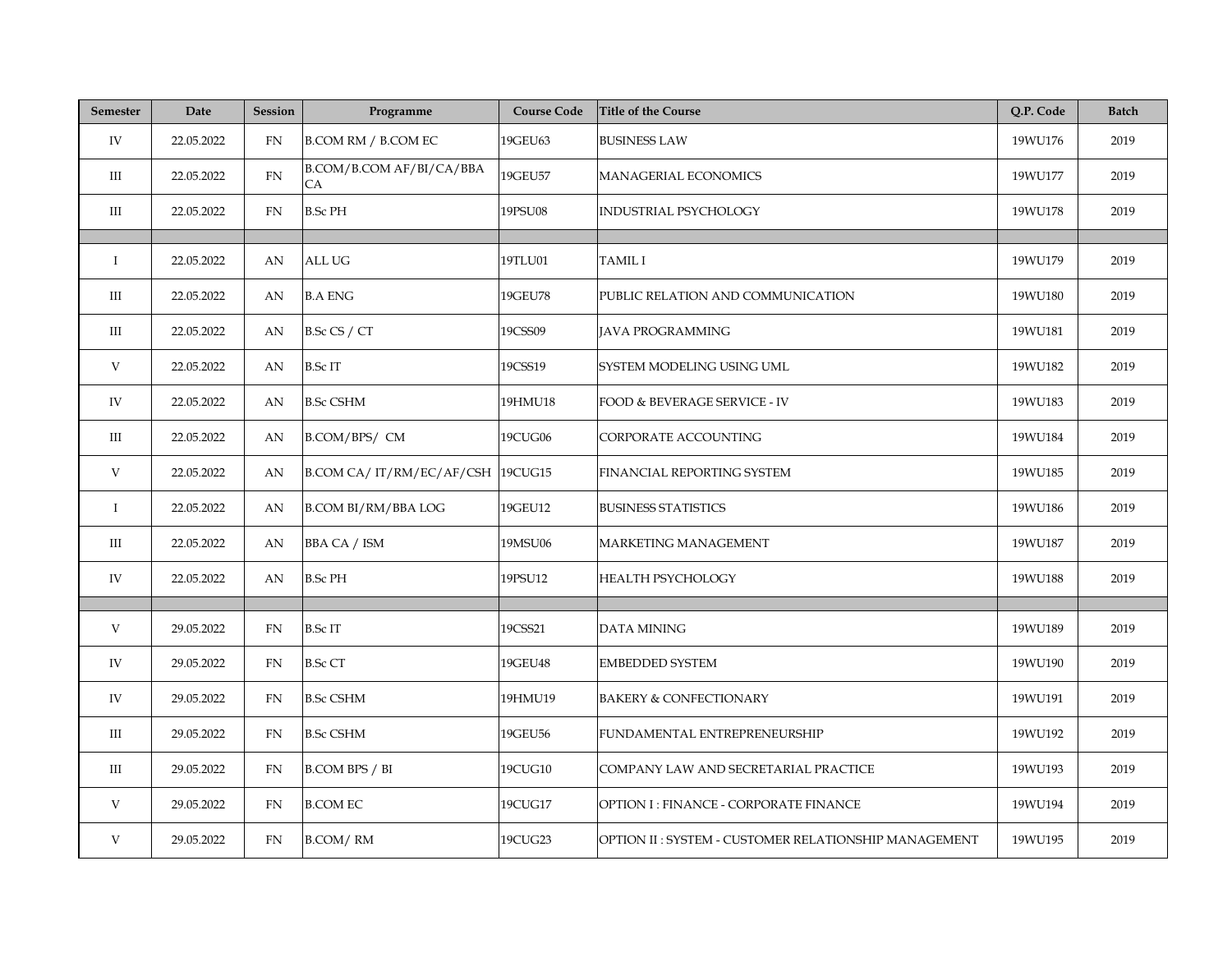| <b>Semester</b> | Date       | <b>Session</b> | Programme                  | <b>Course Code</b> | <b>Title of the Course</b>               | Q.P. Code | <b>Batch</b> |
|-----------------|------------|----------------|----------------------------|--------------------|------------------------------------------|-----------|--------------|
| $\rm III$       | 29.05.2022 | FN             | <b>BBALOG</b>              | 19BLU08            | FREIGHT FORWARDING(OCEAN & AIR CARGO)    | 19WU196   | 2019         |
| III             | 29.05.2022 | FN             | BBA/BBA CA / ISM           | 19MSU07            | ORGANIZATIONAL BEHAVIOUR                 | 19WU197   | 2019         |
| IV              | 29.05.2022 | FN             | <b>B.Sc PH</b>             | 19PSU09            | EXPERIMENTAL PSYCHOLOGY - III            | 19WU198   | 2019         |
|                 |            |                |                            |                    |                                          |           |              |
| V               | 29.05.2022 | AN             | <b>B.Sc CSA</b>            | 19CSS22            | PHP AND MYSQL                            | 19WU199   | 2019         |
| $\rm III$       | 29.05.2022 | AN             | <b>B.COM BPS</b>           | 19GEU71            | MARKETING AND MARKET RESEARCH            | 19WU200   | 2019         |
| V               | 29.05.2022 | AN             | <b>B.COM EC/ B.COM CSH</b> | 19CUG20            | OPTION I: MARKETING: BRAND MANAGEMENT    | 19WU201   | 2019         |
| Ш               | 29.05.2022 | AN             | <b>B.COM RM</b>            | 19CRM03            | RETAIL LOGISTICS MANAGEMENT              | 19WU202   | 2019         |
| III             | 29.05.2022 | AN             | <b>BBALOG</b>              | 19BLU09            | FORECASTING AND INVENTORY MANAGEMENT     | 19WU203   | 2019         |
| IV              | 29.05.2022 | AN             | <b>BBA CA</b>              | 19GEU66            | <b>BUSINESS TAXATION</b>                 | 19WU204   | 2019         |
| IV              | 29.05.2022 | AN             | <b>B.Sc PH</b>             | 19PSU10            | <b>ABNORMAL PSYCHOLOGY - I</b>           | 19WU205   | 2019         |
|                 |            |                |                            |                    |                                          |           |              |
| IV              | 30.05.2022 | FN             | <b>B.Sc CSHM</b>           | 19GEU74            | HUMAN RESOURCE MANAGEMENT                | 19WU206   | 2019         |
| $\bf I$         | 30.05.2022 | FN             | <b>B.COM BPS</b>           | 19GEU11            | <b>BUSINESS MATHEMATICS</b>              | 19WU207   | 2019         |
| V               | 30.05.2022 | FN             | <b>B.COM EC</b>            | 19CUG21            | OPTION II : FINANCE - PROJECT MANAGEMENT | 19WU208   | 2019         |
| V               | 30.05.2022 | FN             | <b>B.COM RM</b>            | 19CUG19            | OPTION I: SYSTEM - E-COMMERCE STRATEGY   | 19WU209   | 2019         |
| Ш               | 30.05.2022 | <b>FN</b>      | BBA / BBA CA/LOG           | 19MSU05            | COST AND MANAGEMENT ACCOUNTING           | 19WU210   | 2019         |
|                 |            |                |                            |                    |                                          |           |              |
| IV              | 30.05.2022 | AN             | <b>B.Sc CSHM</b>           | 19SEC23            | <b>EXECUTIVE DEVELOPMENT</b>             | 19WU211   | 2019         |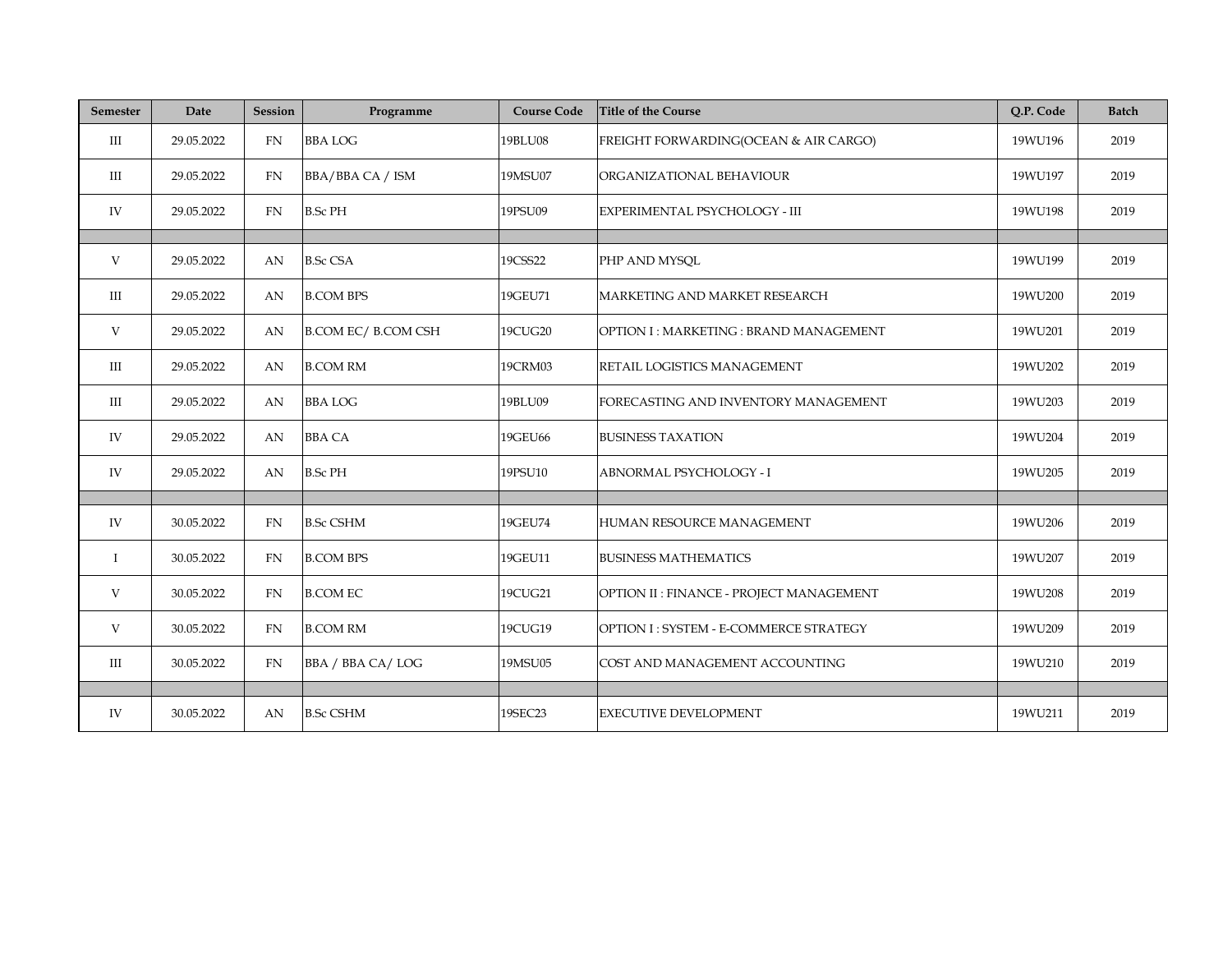| Semester  | Date       | <b>Session</b> | Programme            | <b>Course Code</b> | <b>Title of the Course</b>                | Q.P. Code | <b>Batch</b> |
|-----------|------------|----------------|----------------------|--------------------|-------------------------------------------|-----------|--------------|
| IV        | 30.05.2022 | AN             | B.COM / B.COM CA/BPS | 19CUG11            | COST ACCOUNTING                           | 19WU212   | 2019         |
| Ш         | 30.05.2022 | AN             | <b>B.COM RM</b>      | 19GEU59            | <b>INFORMATION SYSTEM</b>                 | 19WU213   | 2019         |
| Ш         | 30.05.2022 | AN             | <b>BBA LOG</b>       | 19MSU11            | HUMAN RESOURCE MANAGEMENT                 | 19WU214   | 2019         |
| IV        | 30.05.2022 | AN             | <b>BBA CA</b>        | 19MSU08            | <b>BUSINESS RESEARCH METHODS</b>          | 19WU215   | 2019         |
| IV        | 30.05.2022 | AN             | <b>B.Sc PH</b>       | 19PSU13            | PSYCHOLOGY & LAW                          | 19WU216   | 2019         |
|           |            |                |                      |                    |                                           |           |              |
| IV        | 31.05.2022 | FN             | B.COM / BPS          | 19CUG12            | MANAGEMENT ACCOUNTING                     | 19WU217   | 2019         |
| IV        | 31.05.2022 | FN             | <b>BBA LOG</b>       | 19BLU14            | <b>INTERNATIONAL LOGISTICS MANAGEMENT</b> | 19WU218   | 2019         |
| IV        | 31.05.2022 | FN             | <b>BBA CA/ISM</b>    | 19MSU09            | FINANCIAL MANAGEMENT                      | 19WU219   | 2019         |
|           |            |                |                      |                    |                                           |           |              |
| IV        | 31.05.2022 | AN             | B.COM / BPS / RM/EC  | 19CUG13            | <b>GOODS AND SERVICES TAX</b>             | 19WU220   | 2019         |
| IV        | 31.05.2022 | AN             | <b>BBALOG</b>        | 19BLU15            | LOGISTICS NETWORK DESIGN                  | 19WU221   | 2019         |
| $\bf{I}$  | 31.05.2022 | AN             | <b>BBA CA</b>        | 19MSU02            | MANAGEMENT CONCEPTS                       | 19WU222   | 2019         |
|           |            |                |                      |                    |                                           |           |              |
| IV        | 01.06.2022 | <b>FN</b>      | <b>B.COM BPS</b>     | 19GEU67            | <b>BANKING FOR BPS</b>                    | 19WU223   | 2019         |
| IV        | 01.06.2022 | <b>FN</b>      | <b>BBALOG</b>        | 19BLU16            | PORT TERMINAL LOGISTICS                   | 19WU224   | 2019         |
| V         | 01.06.2022 | FN             | <b>B.Sc PH</b>       | 19PSU19            | CASE ANALYSIS & PROFESSIONAL SKILLS       | 19WU225   | 2019         |
| $\bf{I}$  | 01.06.2022 | FN             | <b>BBA CA</b>        | 19MSU01            | FUNDAMENTALS OF ACCOUNTING                | 19WU226   | 2019         |
|           |            |                |                      |                    |                                           |           |              |
| IV        | 01.06.2022 | AN             | <b>BBA LOG</b>       | 19BLU17            | RETAIL LOGISTICS AND E-COMMERCE           | 19WU227   | 2019         |
| V         | 01.06.2022 | AN             | <b>BBA CA</b>        | 19MSU16            | <b>BUSINESS STRATEGY</b>                  | 19WU228   | 2019         |
| $\rm III$ | 01.06.2022 | AN             | <b>B.Sc PH</b>       | 19GEU81            | EDUCATIONAL PSYCHOLOGY                    | 19WU229   | 2019         |
|           |            |                |                      |                    |                                           |           |              |